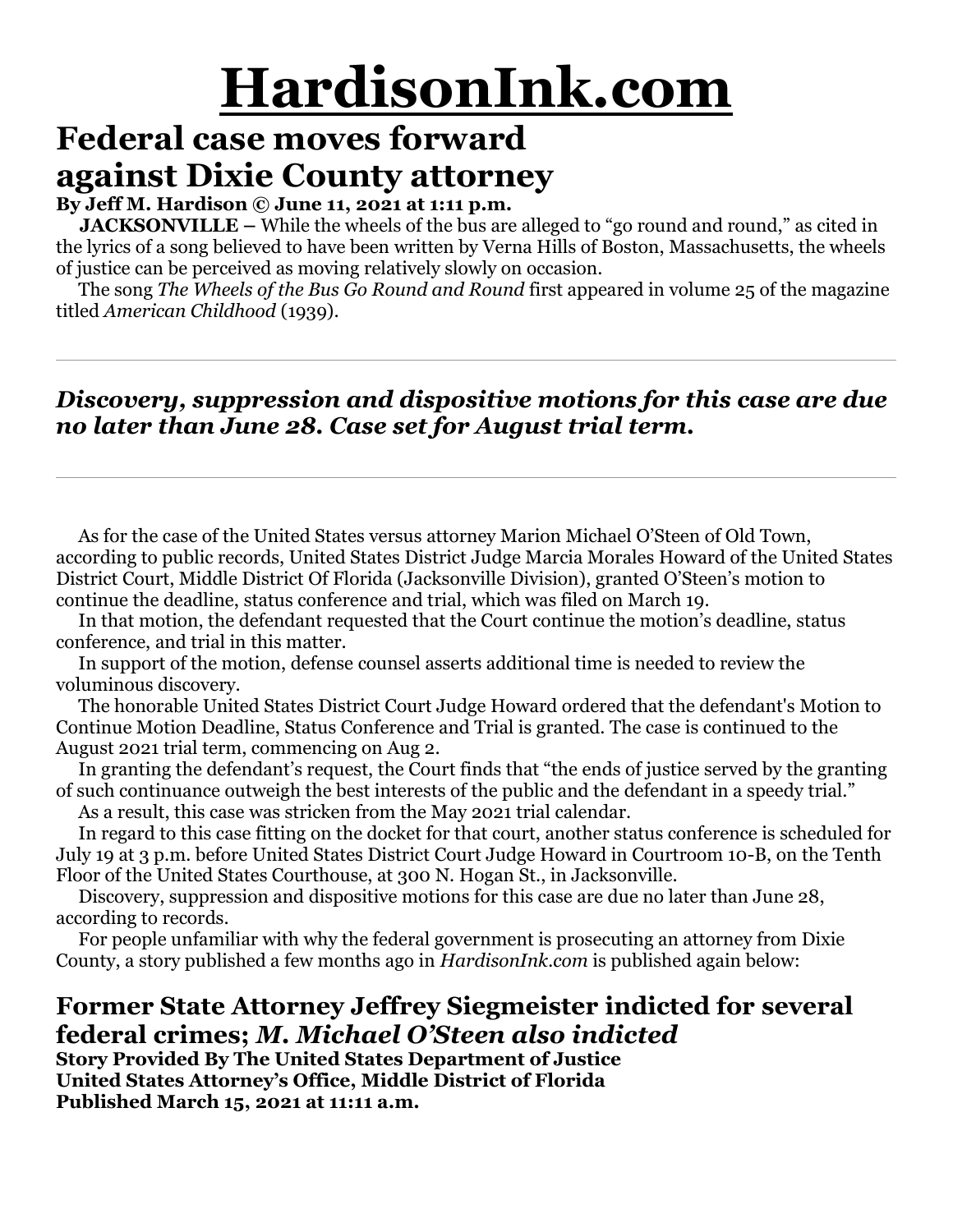## **HardisonInk.com**

 **JACKSONVILLE –** United States Attorney Maria Chapa Lopez announced on Feb. 26 the unsealing of an indictment charging Jeffrey Siegmeister, 52, of Live Oak and Marion Michael O'Steen, 41, of Old Town with conspiracy to use a facility of commerce for unlawful activity, conspiracy to commit extortion, and aiding and abetting extortion.

Siegmeister is a former state attorney for the Third Judicial Circuit of Florida.

 O'Steen is not only a private attorney, but he is also the attorney for the Dixie County Board of County Commissioners as well as the Dixie County School Board.

 In the 12-count indictment, Siegmeister is additionally charged with conspiracy to commit federal program bribery, federal program bribery, wire fraud and filing false tax returns.

 O'Steen is additionally charged with failure to file a form in connection with the receipt of currency. Siegmeister was arrested in Arizona on Feb. 26 and made his initial appearance in federal court (Flagstaff, Arizona) on Monday, March 1. O'Steen appeared in federal court (Jacksonville) on Feb. 26 and pleaded not guilty. He was released on a \$100,000 bond.

 According to the indictment, Siegmeister was the elected State Attorney for the Third Judicial Circuit of Florida from 2013 through 2019. O'Steen was a defense attorney who represented clients being prosecuted by Siegmeister's office.

 As part of the conspiracy to use a facility of commerce for unlawful activity, between approximately November 2017 and May 16, 2019, O'Steen requested official acts from Siegmeister --including the favorable disposition of charges filed against his clients, and the delay of official actions to enable O'Steen to obtain additional "fees" from at least one of his clients -- for which Siegmeister solicited bribes from O'Steen.

 Regarding the extortion charges, O'Steen solicited Siegmeister to resolve a case against one of his clients through pre-trial intervention ("PTI"). O'Steen demanded \$60,000 from that client to procure the PTI agreement from the Third Judicial Circuit State Attorney's Office.

 O'Steen and Siegmeister then coordinated to withhold the finalization of the PTI agreement until the client paid \$60,000 in cash to O'Steen. In connection with this case, Siegmeister solicited O'Steen to purchase a bull from a herd of livestock he owned for \$4,000, and to make a political contribution.

 Additionally, O'Steen is charged with failing to file within 15 days the required Form 8300 with the Financial Crimes Enforcement Network to acknowledge his receipt of more than \$10,000 in cash from the client.

 Siegmeister is separately charged with conspiracy to commit federal program bribery and federal program bribery in connection with another prosecution by the State Attorney's Office for the Third Judicial Circuit. According to the indictment, Ernest Maloney Page IV, was a defense attorney representing a client charged with two driving under the influence ("DUI") offenses.

 The Third Judicial Circuit includes Columbia, Dixie, Hamilton, Lafayette, Madison, Suwannee and Taylor counties. There are 20 judicial circuits in Florida.

 Regarding Page's client's family, they owned a tractor dealership. In or around September of 2017, State Attorney Siegmeister informed attorney Page that he would favorably resolve one of the client's DUI charges in exchange for a \$10,000 discount on a tractor Siegmeister wanted to buy from the client's dealership, and favorably resolve both DUI charges in exchange for a \$20,000 discount.

 Ultimately, Siegmeister and his wife purchased a tractor and accessories from the client's dealership, the price of which Page's client discounted by approximately \$20,000. In exchange, Siegmeister dismissed the DUI charges and Page's client pleaded guilty to charges of reckless driving with alcohol and refusal to submit to a blood alcohol test.

 On Aug. 20, 2020, Page pleaded guilty to one count of conspiracy to commit federal program bribery for his role in facilitating this transaction.

Siegmeister also is charged with wire fraud in connection with his legal guardianship of an elderly